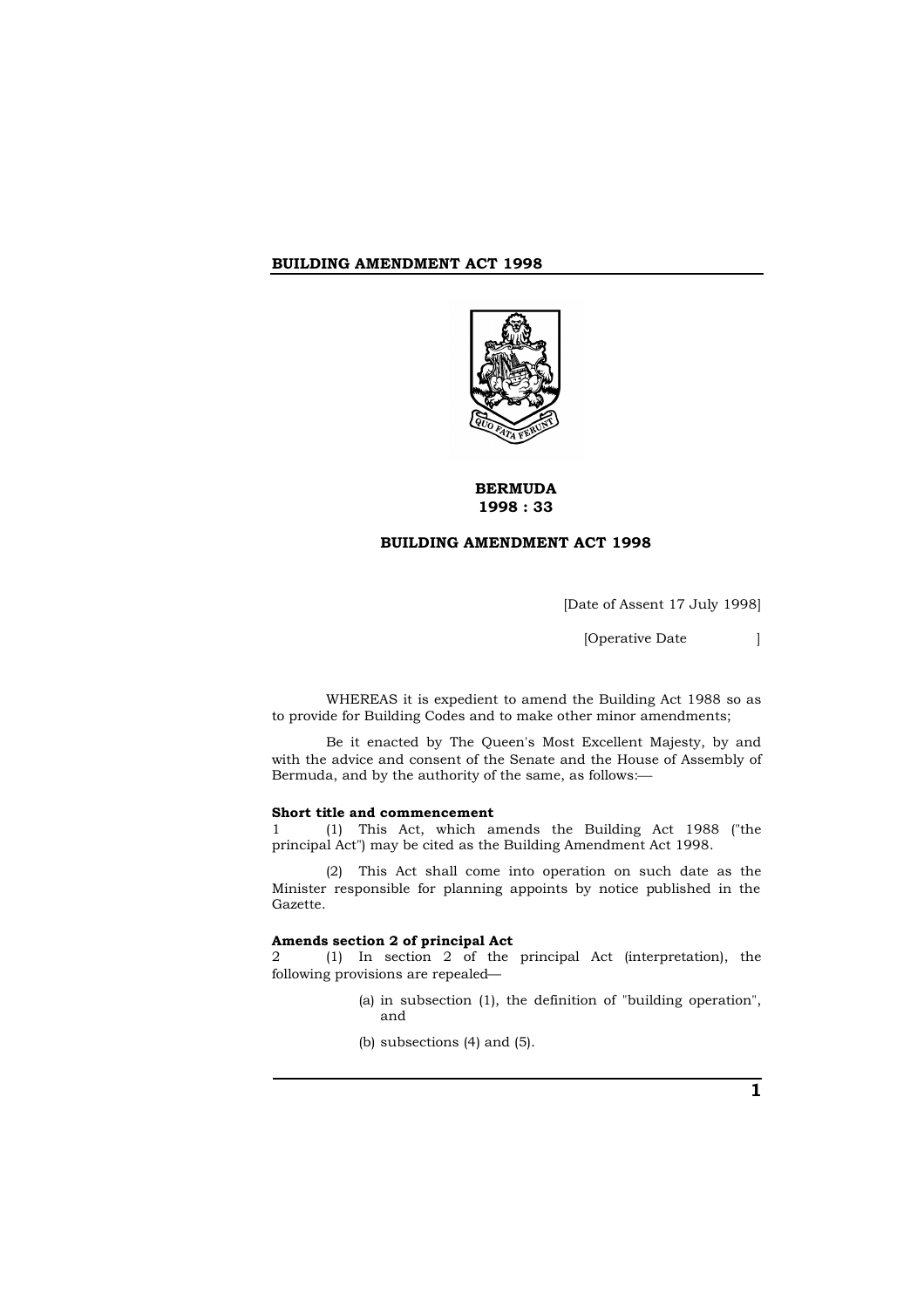(2) The following definitions shall be inserted in the appropriate place in alphabetical order in section 2(1) of the principal Act—

> " "building Code" or "Code" means a Code issued under section 23A;"

" "building operation" includes—

- (a) the erection of any building;
- (b) the carrying out of any structural alteration or extension of any building;
- (c) the carrying out of any works whether of a structural nature or otherwise for the purpose of effecting a material change in the way any building or premises or part thereof is used;
- (d) the installation or renewal of—
	- (i) an electrical system;
	- (ii) a gas fuel system;
	- (iii) a plumbing, drainage or sewage disposal system; or
	- (iv) a mechanical system;
- (e) the carrying out of any works inside a building which affects any fire protection measure;
- (f) the excavation or quarrying of land;
- (g) the demolition of any building—
	- (i) which is within twenty-five feet of a road; or
	- (ii) to which the public has access;
- (h) the reconstruction of a building;
- (i) the roofing over of an open space between walls or buildings;
- (j) the conversion of a movable object into a building;
- (k) the removal of a building from one site and its reerection elsewhere;"
- " "material change", in relation to the use of a building, means a change from one use group to another in accordance with the building Codes;".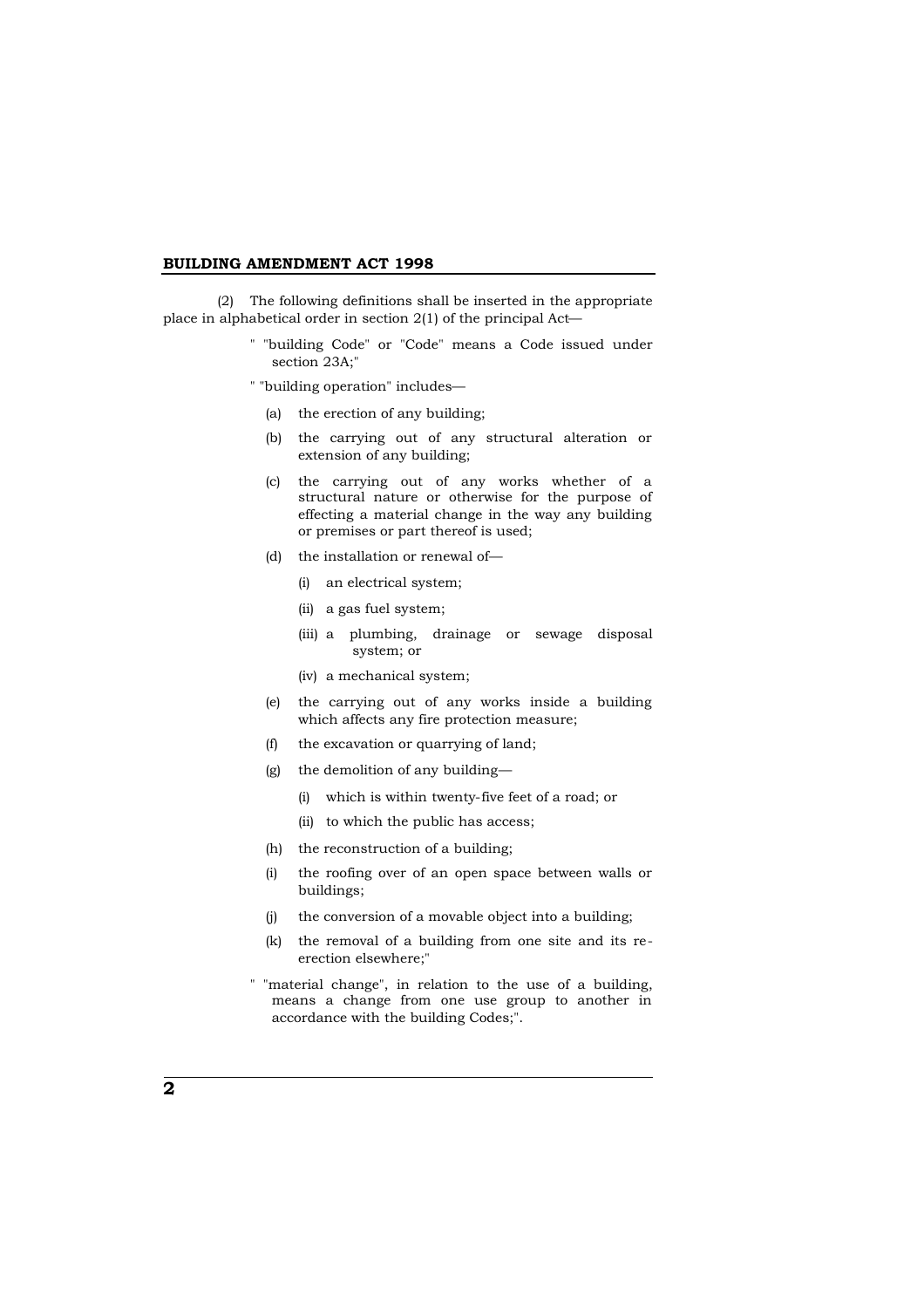## **Inserts new sections 23, 23A and 23B in principal Act**

3 Section 23 of the principal Act (regulations) is repealed and replaced by the following sections—

#### **"Regulations**

23 (1) The Minister may make regulations prescribing anything which may be or is to be prescribed under this Act and may, in particular, make regulations which—

- (a) specify the qualifications for persons submitting plans for the purposes of this Act, and different qualifications may be prescribed in respect of different types of plans; and
- (b) specify the qualifications for plumbers, electricians or other skilled artisans connected with the building trades or prescribe the standards to be met by those persons.

(2) Regulations made under this section are subject to the affirmative resolution procedure.

(3) A person who is guilty of an offence under the building Regulations is liable on summary conviction to a fine of \$5,000 or to imprisonment for six months or both.

### **Building Codes**

23A (1) Subject to this Act, the Minister may for the purposes of securing the health, safety, welfare and convenience of persons in or about buildings and of others who may be affected by buildings or matters connected with buildings issue building Codes—

- (a) with respect to the design and construction of buildings;
- (b) with respect to the provision of services, fittings and equipment; and
- (c) in connection with buildings generally,

and different Codes may be issued in relation to different types of buildings.

(2) Without limiting the generality of subsection (1), the Codes may—

> (a) provide for the giving of notices, the deposit of plans of proposed work or work already executed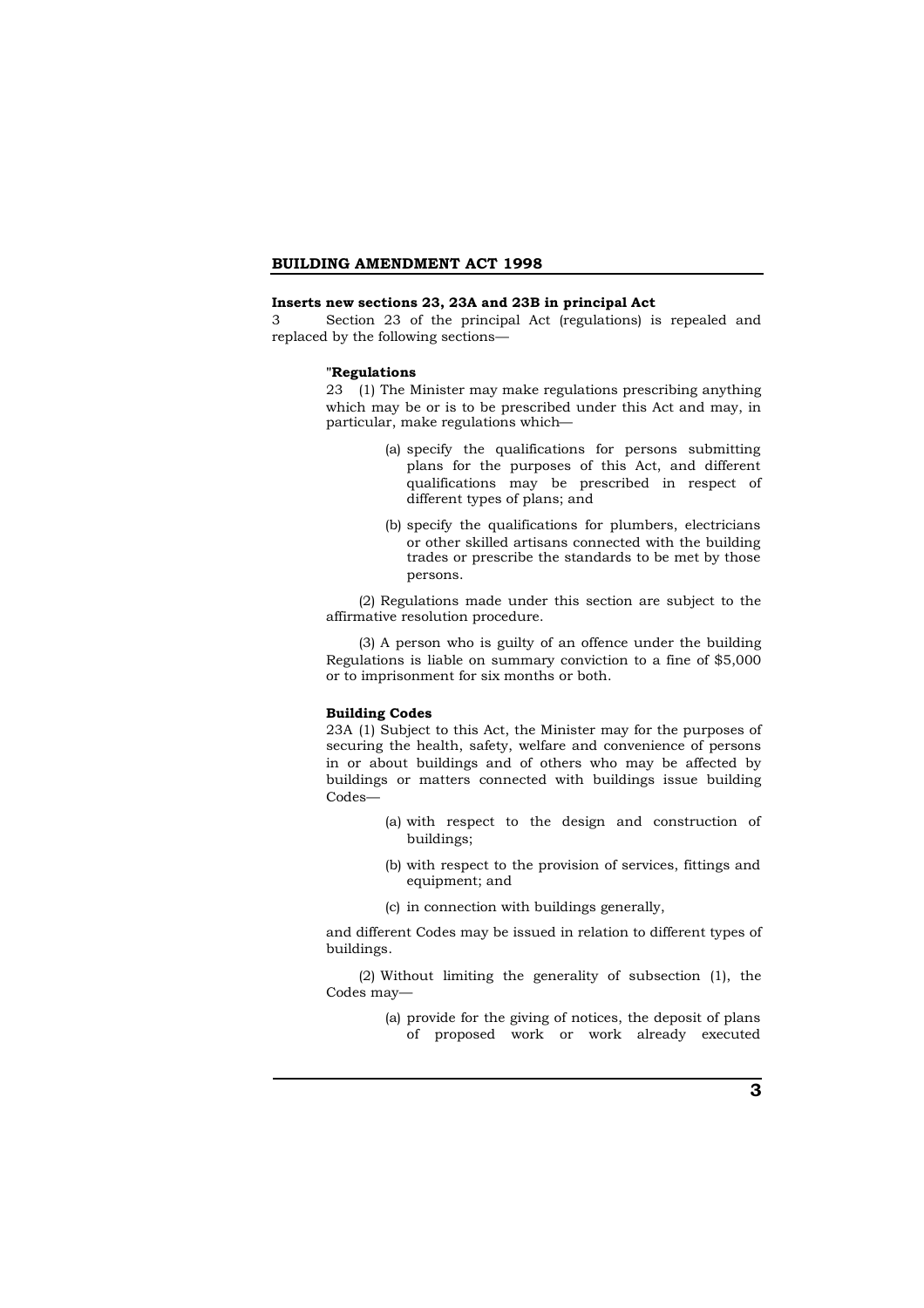(including provision as to the number of copies to be deposited), the retention by the Building Official of copies of plans deposited with him in accordance with the Regulations, the inspection and testing of work and buildings;

- (b) make provision concerning building permits, prescribe the procedure and conditions respecting application for building permits, and specify conditions relating to the grant of any building permit or class of building permit or conditions to be attached thereto;
- (c) prescribe the period of validity of a building permit and provide for the renewal and transfer of a building permit;
- (d) make provision concerning building operations and specify the requirements to be met by owners and building contractors concerning any building operation, any inspection or testing of buildings or the maintenance and operation of any class of building;
- (e) make provision concerning occupancy permits and prescribe the procedure and conditions respecting the application for and the issue of the permits; and
- (f) provide for the proper disposal of waste products discharged from any building.

(3) In preparing any building Codes under this section, the Minister shall consult—

- (a) such officers from the Departments of Works and Engineering, Health and Fire Services as he considers appropriate; and
- (b) such persons representing the architectural, construction, engineering and surveying professions in Bermuda as he considers appropriate.

(4) Subject to subsection (5), the Minister shall inform the public by means of a notice published in the Gazette and at least one other newspaper in Bermuda at least three months in advance of the date on which a building Code comes into effect, and shall state in the notice whether the Code replaces or amends any previous building Code.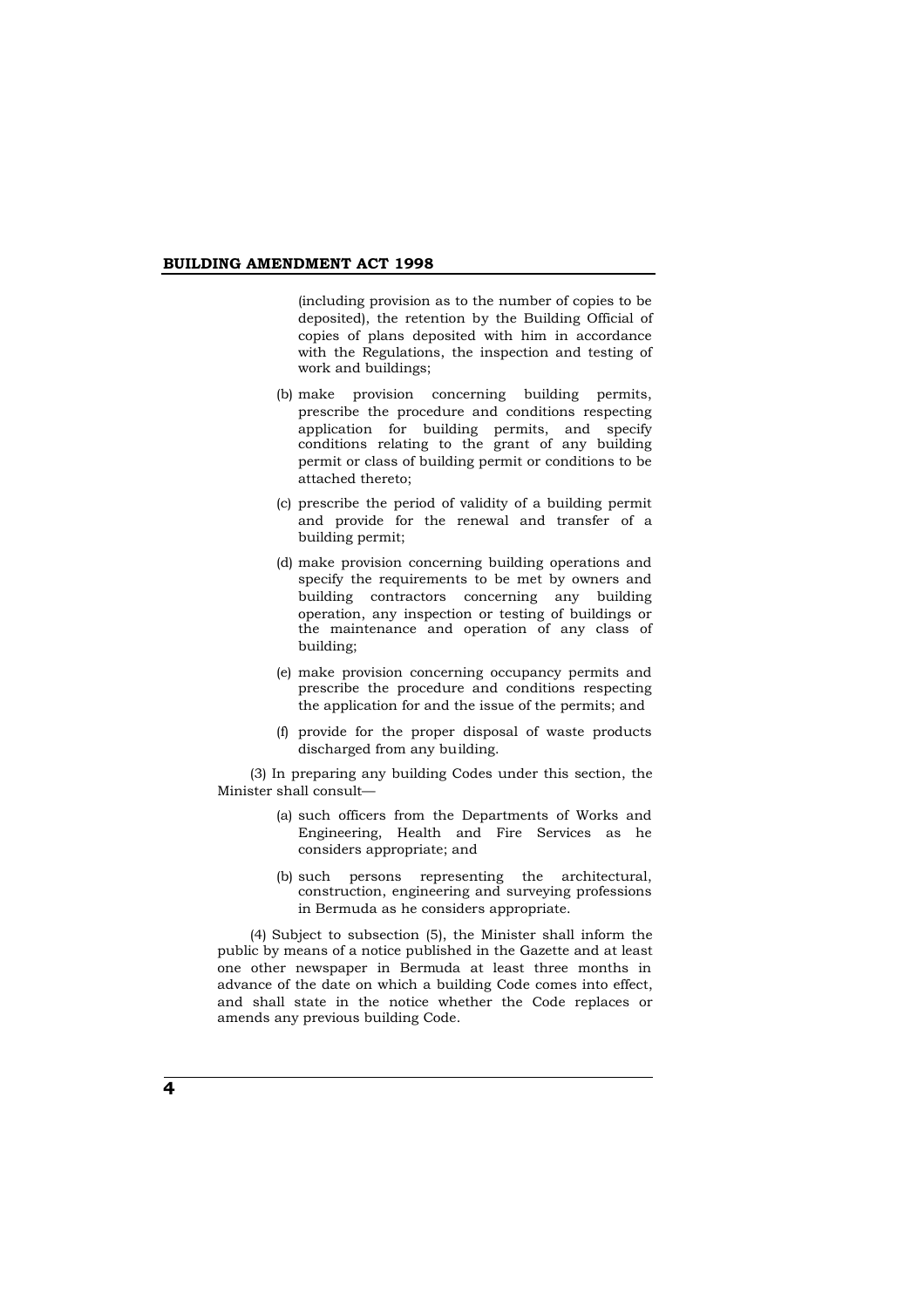(5) The Minister may waive or reduce the period of three months mentioned in subsection (4) as he thinks fit where a Code amends a previous Code—

(a) to correct a mistake, or

(b) in any circumstances where safety is an issue.

(6) Notwithstanding that a building Code has replaced or amended a previous building Code ("the old Code") with effect from a specified date, the old Code—

(a) shall continue to apply, or

(b) shall continue to apply without the amendments,

(as the case may be) to any building operation in respect of which the application for a building permit was received by the Building Official before that date (whether or not a permit has been issued or work has commenced).

(7) Copies of building Codes issued from time to time under this section shall be made available for inspection free of charge at the office of the Building Official during normal working hours.

(8) Building Codes issued under this section are not statutory instruments and shall not be subject to the Statutory Instruments Act 1977.

### **Enforcement of building Codes**

23B (1) Where it appears to a building inspector that any person carrying out a building operation has failed to comply with any provision of the relevant building Code, he may by notice in writing (a "field correction notice") to such person—

- (a) specify the failure; and
- (b) require the person within such reasonable time as may be specified, or such further time as the Building Official may allow, to comply with the provision in question;

and he may also state in the notice what steps are necessary to ensure such compliance.

(2) Where it appears to the Building Official that any person carrying out a building operation has failed to comply with any provision of the relevant building Code (whether or not a field correction notice has been issued) and the Building Official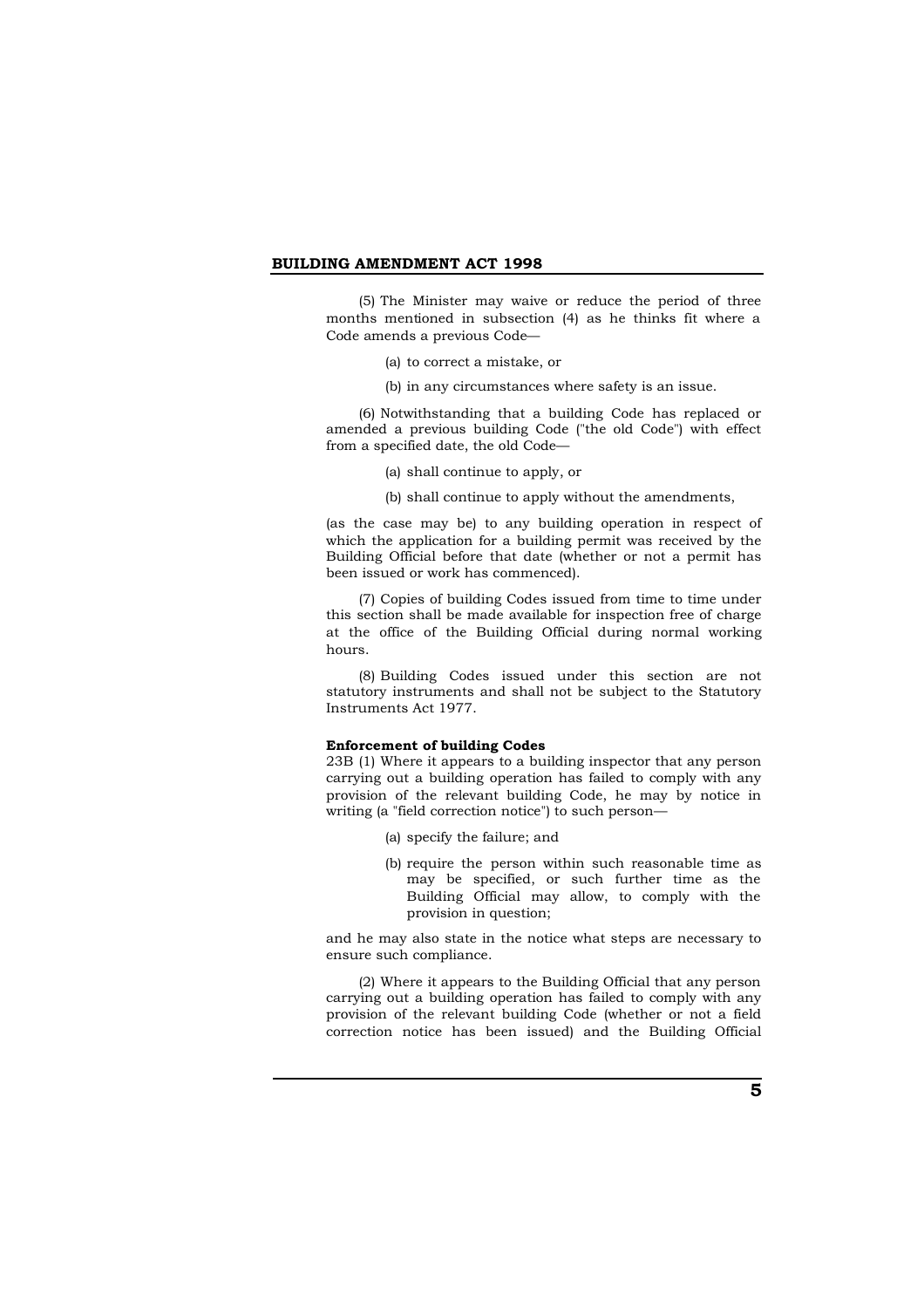considers it necessary to exercise his powers under this subsection, he may by notice in writing to such person—

- (a) prohibit any continuation of the building operation (such notice referred to as a "stop work notice"); or
- (b) impose conditions on the continuation of the building operation,

until such time as the provision in question has been complied with.

(3) In addition to the methods of service specified in section 27(1), a notice issued under this section may be served—

- (a) by leaving it with any apparently responsible person at the place where the building operations are being conducted; or
- (b) if no such person can be found, by affixing it, or a copy of it, to some conspicuous part of the building or structure in question.

(4) A person who fails to comply with a notice served under this section commits an offence and shall be liable on summary conviction—

- (a) to a fine of \$5,000 or to imprisonment for six months, or to both, and
- (b) to a further fine of \$500 for each day on which the offence continues."

#### **Consequential amendments**

4 (1) In sections 6, 10(1) and 10(2) of the principal Act, for the word "Regulations" there shall be substituted "Codes".

(2) In sections 3(1), 4, 7(1) (first place) and 11(4) of the principal Act, after the word "Regulations" there shall be inserted "and Codes".

(3) In sections 5(3), 7(1) (second place), 7(1)(b), 7(2)(b), 7(7), 7(10), 8, 9(1) (three places), 11 (heading), 11(1) (both places), 11(3), 12(1), 12(3), 24(1), 24(2)(a), 24(2)(b) (two places), 25(1)(a), (b), (c) and (d), 25(2), 26, 27(1), and 27(2) of the principal Act, after the word "Regulations" there shall be inserted "or Codes".

(4) In section 12(4) of the principal Act, for the words "Regulations of this Act" there shall be substituted "Regulations or Codes".